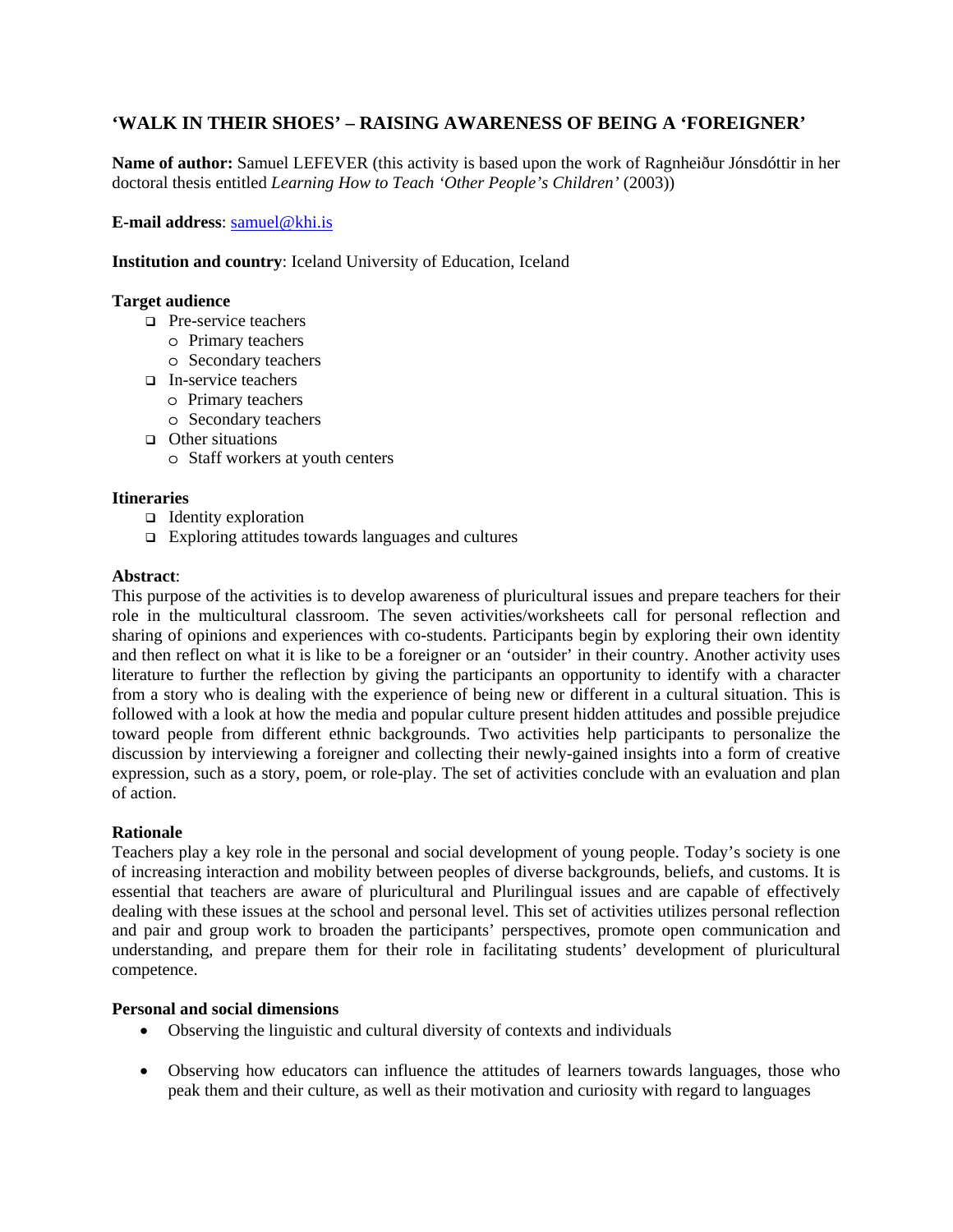- Recognizing the linguistic and cultural complexity of individual and collective identities
- Combating exclusion and linguistic and cultural discrimination while embracing the opportunities of a life together in society
- Having confidence in one's professional ability to develop educational approaches in which taking account of linguistic and cultural diversity is a reality

## **Professional dimensions**

- Being aware of the need for a new linguistic and cultural education capable of promoting plurilingualism and pluriculturalism
- Reflecting on the new roles and functions of the language teacher as educator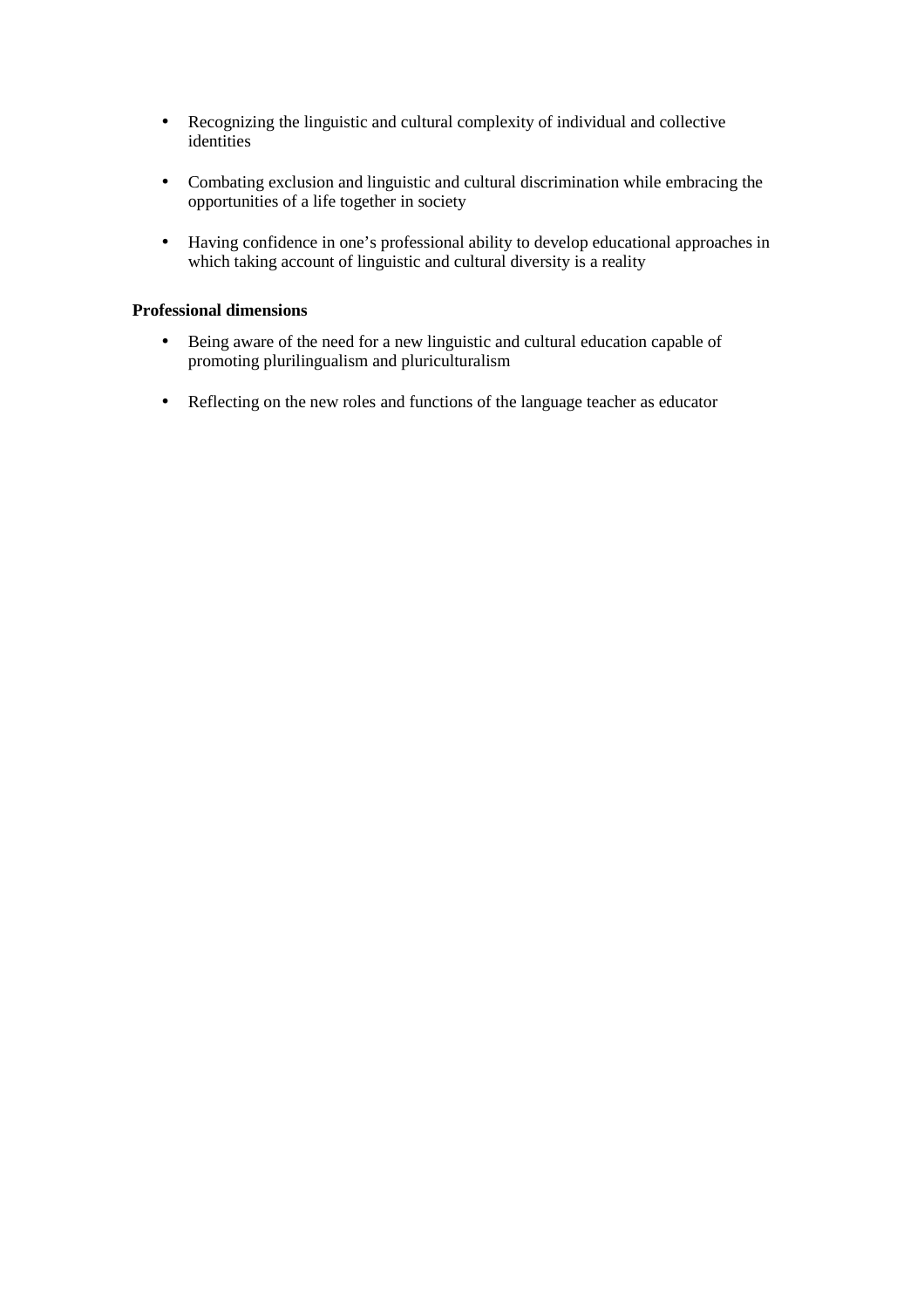# **Worksheet 1: Who am i?**

Timing: 30 minutes

Material required: writing paper or journal

Objective: To reflect on the idea of identity – national, cultural, and personal identity

 Step 1: Think about the following questions having to do with 'national identity'. You **Leg** 

may choose to answer them in writing, for example, in a journal.

- Is there such a thing as a 'common Icelandic national identity'? If you think so, how would you describe it? This would include defining how Icelanders normally see themselves as a people, common characteristics, values, beliefs, etc.
- How do you see yourself in terms of this common national identity? Do you fit the description or are you at odds with it in significant ways?



Step 2: Discuss your ideas in the group.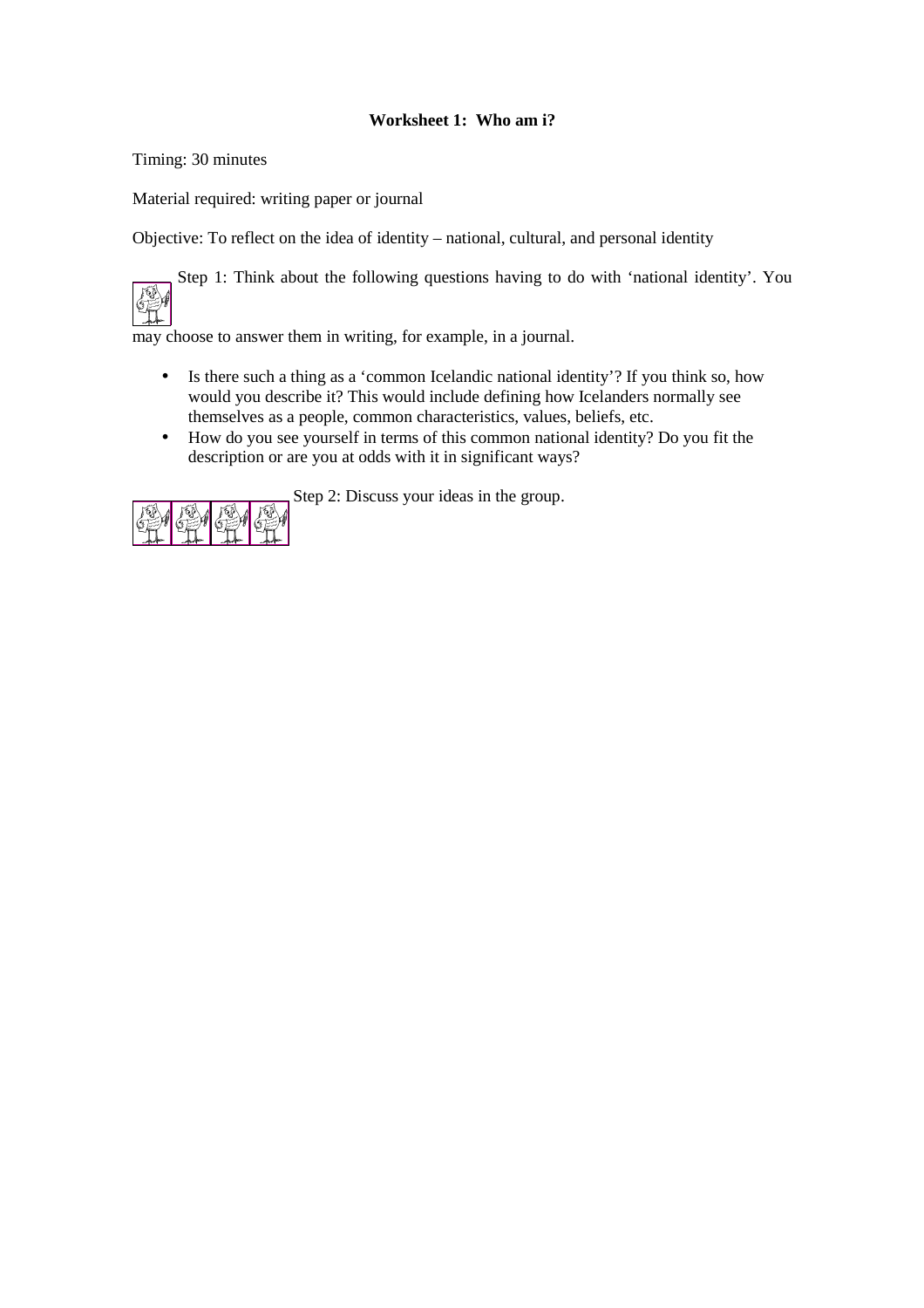# **Worksheet 2: What is it like to be a foreigner?**

Timing: 45 minutes

Material required: writing paper or journal

Objective: To reflect on the idea of being a foreigner or an 'outsider'

Step 1: Think about your own experiences of living abroad or associating with



foreigners and share them with the group.

- Have you ever lived abroad or been an 'outsider' entering into a community in which
- you were different from those already there? • Do you know or have a personal connection with any foreigners living in your country? What do you think it may feel like for foreigners to be a newcomer to the 'new' country or community?

Step 2: Reflect further on the above questions in your journal. If you have not lived

abroad, you may choose to write about some personal experiences of being new or different in a social situation.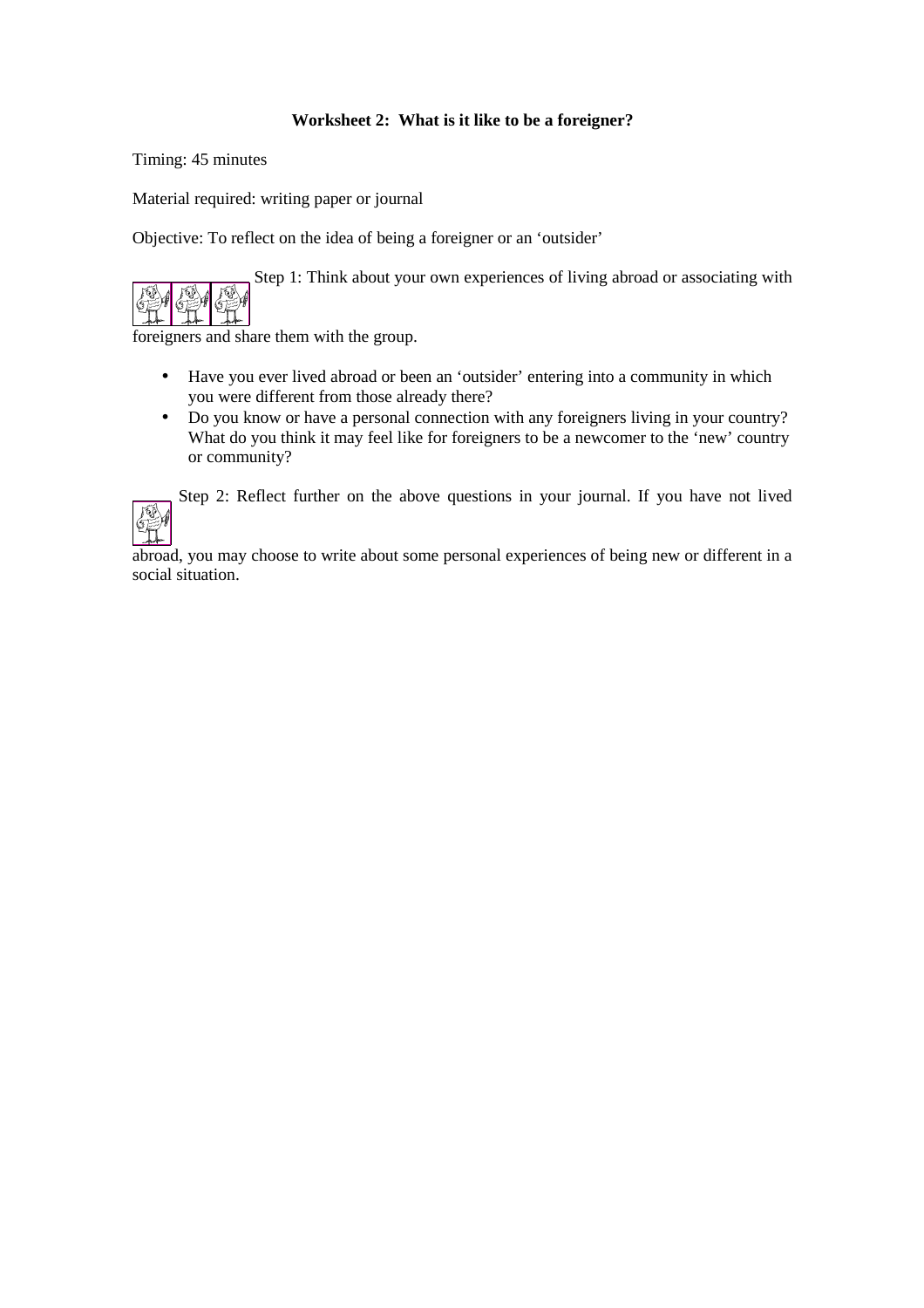# **Worksheet 3: Reflection through literature**

Timing: 30 minutes

Material required: literary text, e.g. *Who's Irish* by Jen Gish (Vintage 1999) writing paper or journal

Objective: To reflect further by reading literary texts which deal with experiences of being new in a community and an outsider in a cultural situation

Step 1: Before class, students read short stories that look at the challenges faced by

individuals when they move to new countries or interact with other cultural groups. A possible suggestion is the story *Who's Irish* by Jen Gish (Vintage 1999). This story relates the experience of a Chinese woman who has immigrated to the United States and the cultural and generational conflicts she experiences in her interaction with her daughter and granddaughter who have been raised in the new country. It pinpoints some of the difficulties of assimilating into a society with very different values and beliefs.



Step 2: Students prepare a short presentation of the stories they have

read and discuss their reactions to them in the group.



陭

Optional step: Students can read the story *Who's Irish* and write a short reaction paper or

journal entry. The following questions can help them in their reflection:

- Describe the relationships between the grandmother, mother and granddaughter. How would you define the conflicts that arise between them?
- Compare the grandmother to the mother and granddaughter. How do their behavior and belief systems differ? In what ways does the grandmother have trouble 'fitting in'?
- Note the use of language in the story. Why do you think the author chose to use incorrect grammar and syntax?
- What do you think about the role of the daughter and how she feels in the position she is placed in?
- What is the significance of being a 'permanent resident'?
- What does the grandmother learn in the story?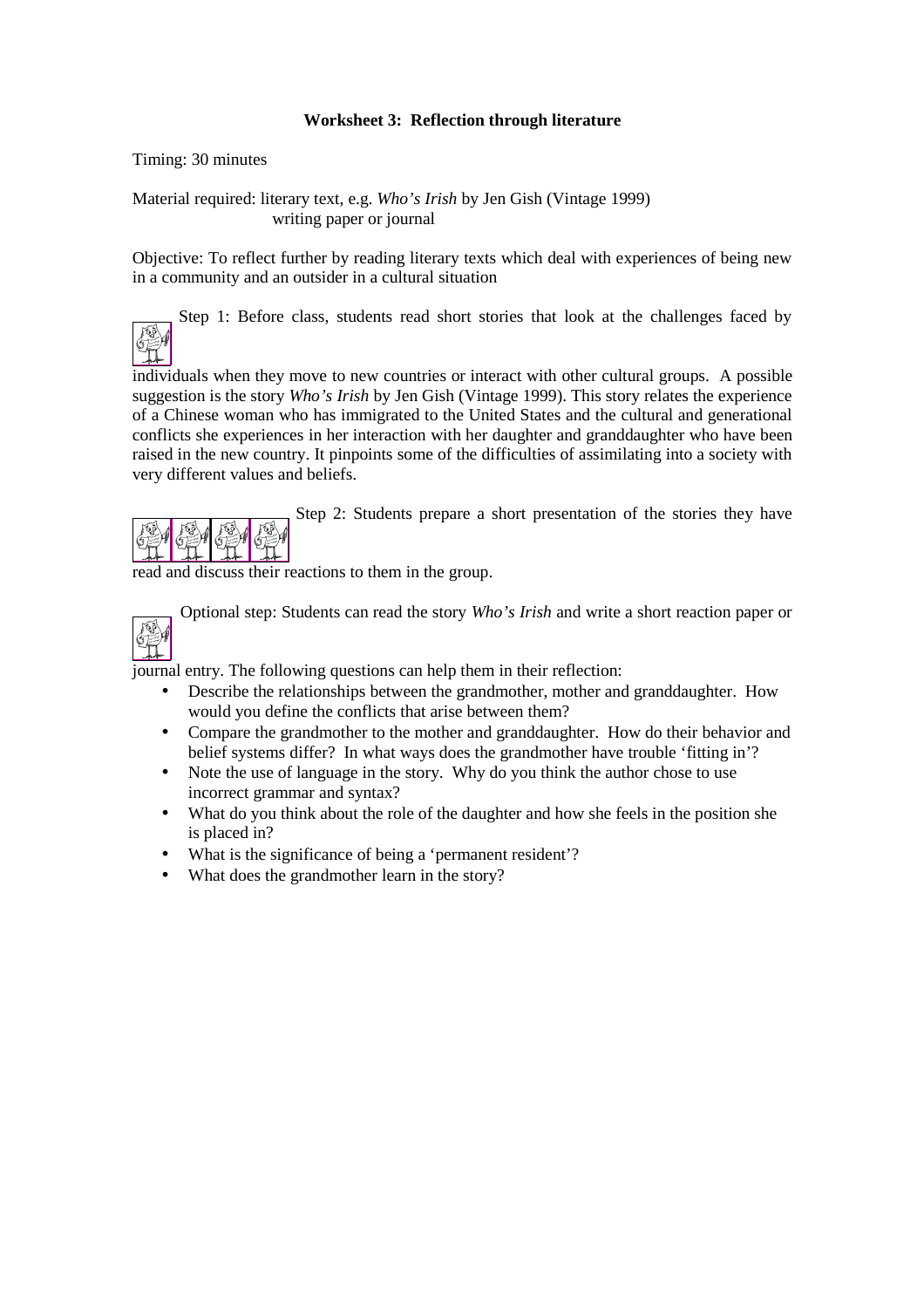# **Worksheet 4: Attitudes seen in the media and popular culture**

Timing 45 minutes

Material required: newspapers, magazines, and web sites writing paper or journal

Objective: To explore local media and popular culture for evidence of social responses to newcomers or foreigners living in a new country.

Step 1: Before class, students look for articles, interviews or news items in the local

media which illustrate attitudes or reactions towards newcomers and/or foreigners in your country. Optionally, the teacher can provide examples from the media and popular culture for students to read. The attitudes could be hidden rather than openly stated or conscious. It might be necessary to read carefully and probe into the text to find a message that is not seen at first glance.

Popular culture includes such things as music lyrics, film, web sites and chat groups. Make a list of songs or films which portray attitudes towards foreigners or minority groups in your country.

Step 2: Written report and oral presentation. The findings should be summarized in

a written report and orally presented to the group. The report should include a description of the types of evidence collected, the social responses and attitudes portrayed in the evidence, and the students' reactions to them. Students can do the research work and written report in pairs.



Optional step: Before (or after) students do the media research, the

teacher trainer could organize a visit to or a presentation by someone from an Immigrants Center or Intercultural Center, in order to provide students with information regarding immigrant issues and dealing with prejudice. Students can react to the visit/lecture in their journal.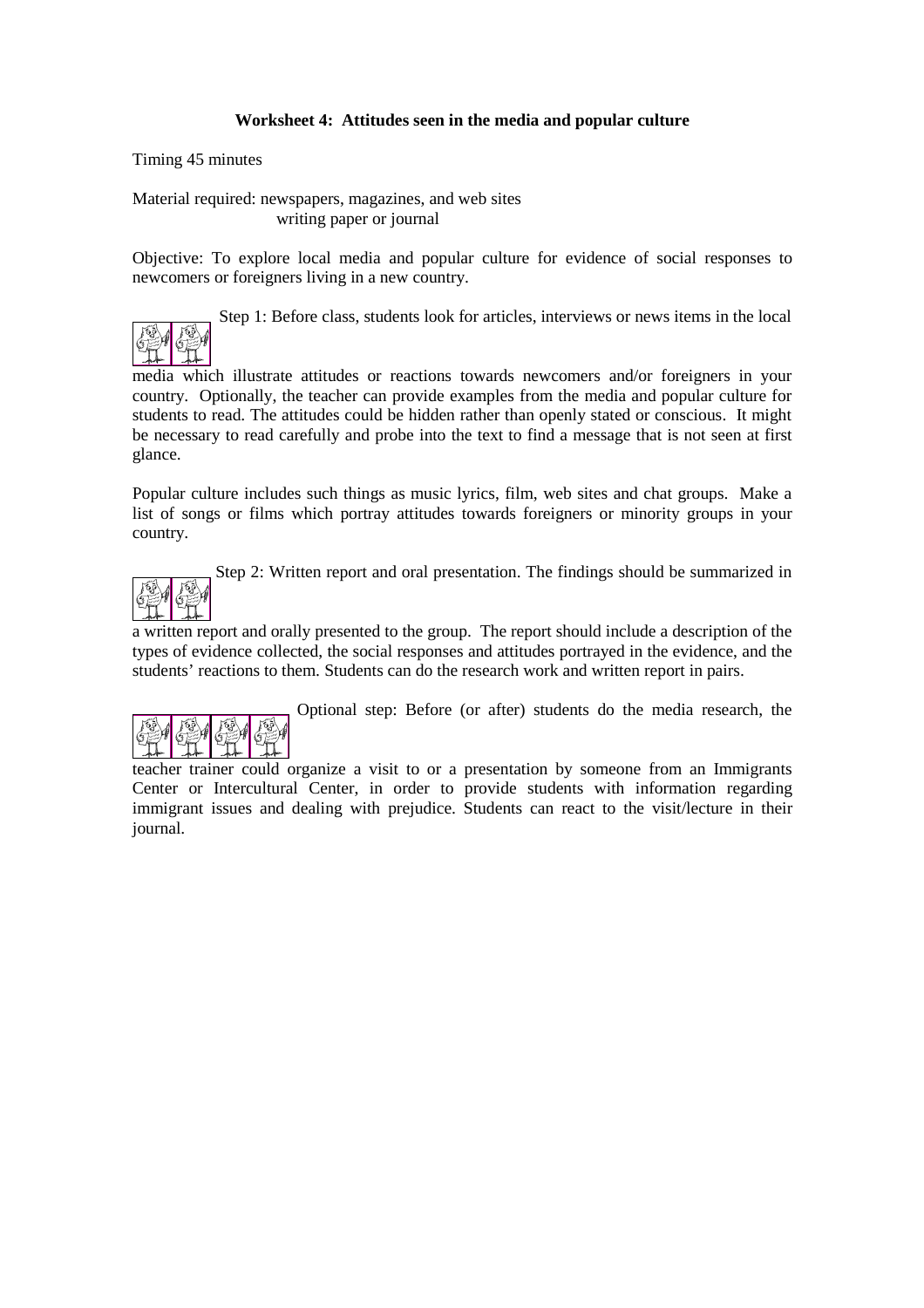# **Worksheet 5: Interview a foreigner or 'outsider'**

Timing: 45 minutes

Material required: writing paper or journal

Objective: To personalize the discussion about being a foreigner or different through real-life narratives

Step 1: Students make contact with and interview a foreigner or immigrant living in your

country. Encourage the person to tell his or her own story and talk about experiences in the new country. Avoid asking leading questions or ones which can be answered with 'yes' or 'no'. Keep in mind that the person may be reluctant to criticize or give negative comments about the host country.

It is best to record the interview if possible. After the interview, summarize the main points and issues touched upon in a written report. Students should also include their personal reactions to the interview; both the interviewing process and what came out of it.

Students can also reflect on their reactions to the interviews in their journals.

Step 2: Students share the personal experiences of the foreigners with



the group and discuss their reactions to them.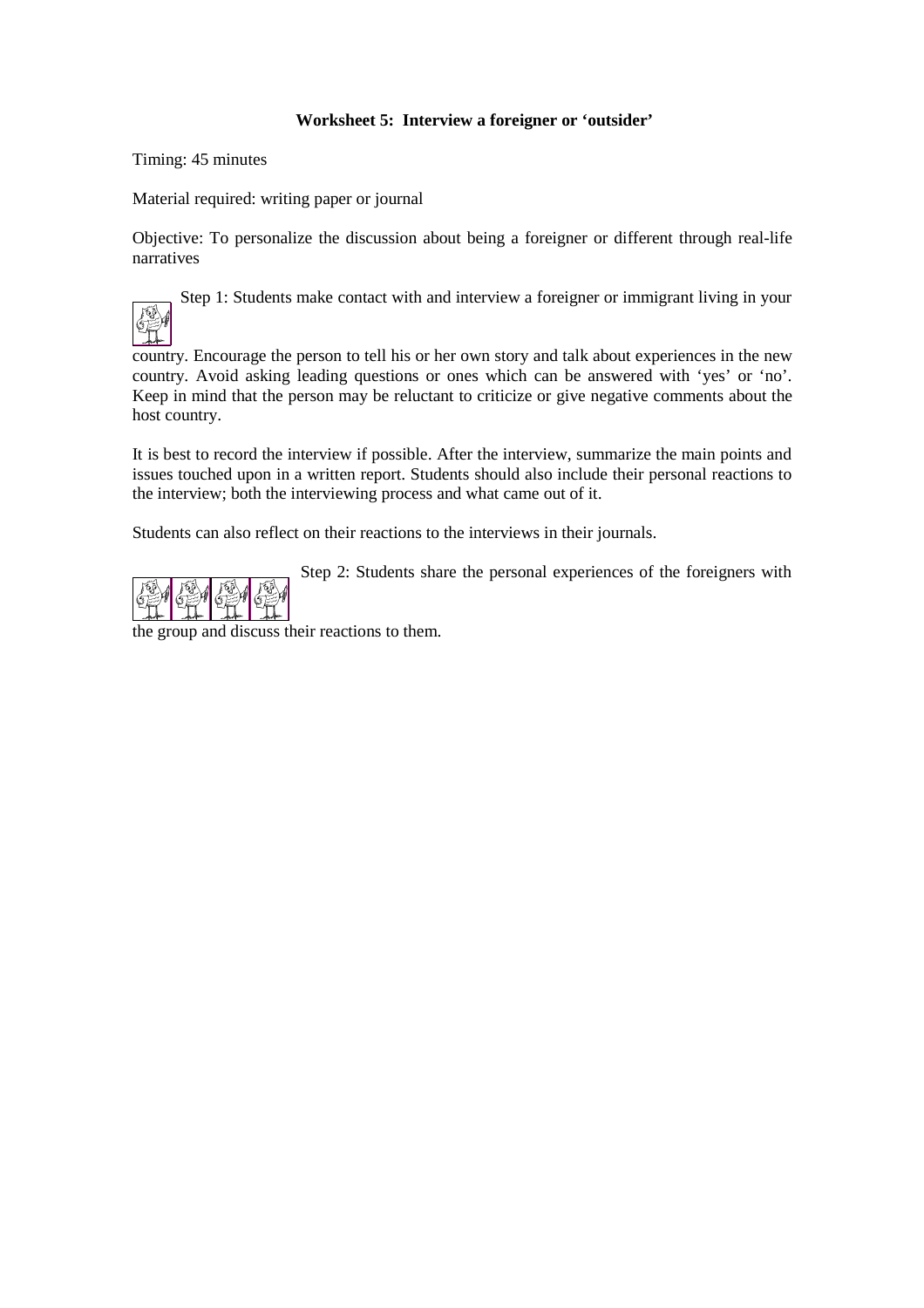# **Worksheet 6: 'Walk in their shoes'**

## Timing: 60 minutes

Objective: to develop and share newly-gained insights through a form of creative and physical expression



Step 1: During this set of lessons, students have read stories, looked at the

media, explored their own feelings, and talked with a person about the experience of being a newcomer in a foreign country. Hopefully, the experiences and insights accumulated through the lessons have given the students a new perspective on what it may feel like to be a foreigner or immigrant in your country. In this activity, students are asked to put themselves in the shoes of an imagined foreigner living in your country and present their insights through a first person perspective. (This means deciding for themselves the gender, age, family status, area of origin, etc. of the imagined foreigner.)

Students may work together if desired and can choose the method and genre of the presentation, be it poetry, storytelling, drama, video or other visual form.



Step 2: Students share their first person narratives with the group and

provide each other with feedback.



Step 3: 'Follow the leader' – This group activity is a physical

representation of having to behave like others. One person is designated as the leader. He/she leads the group through the classroom, choosing his/her own way of walking or moving. All the other students must follow the leader and copy his/her movements. Students take turns in being the leader and requiring the others to conform to their choice of movements. After the exercise, students discuss and reflect on the experiences of having to conform and trying to fit in.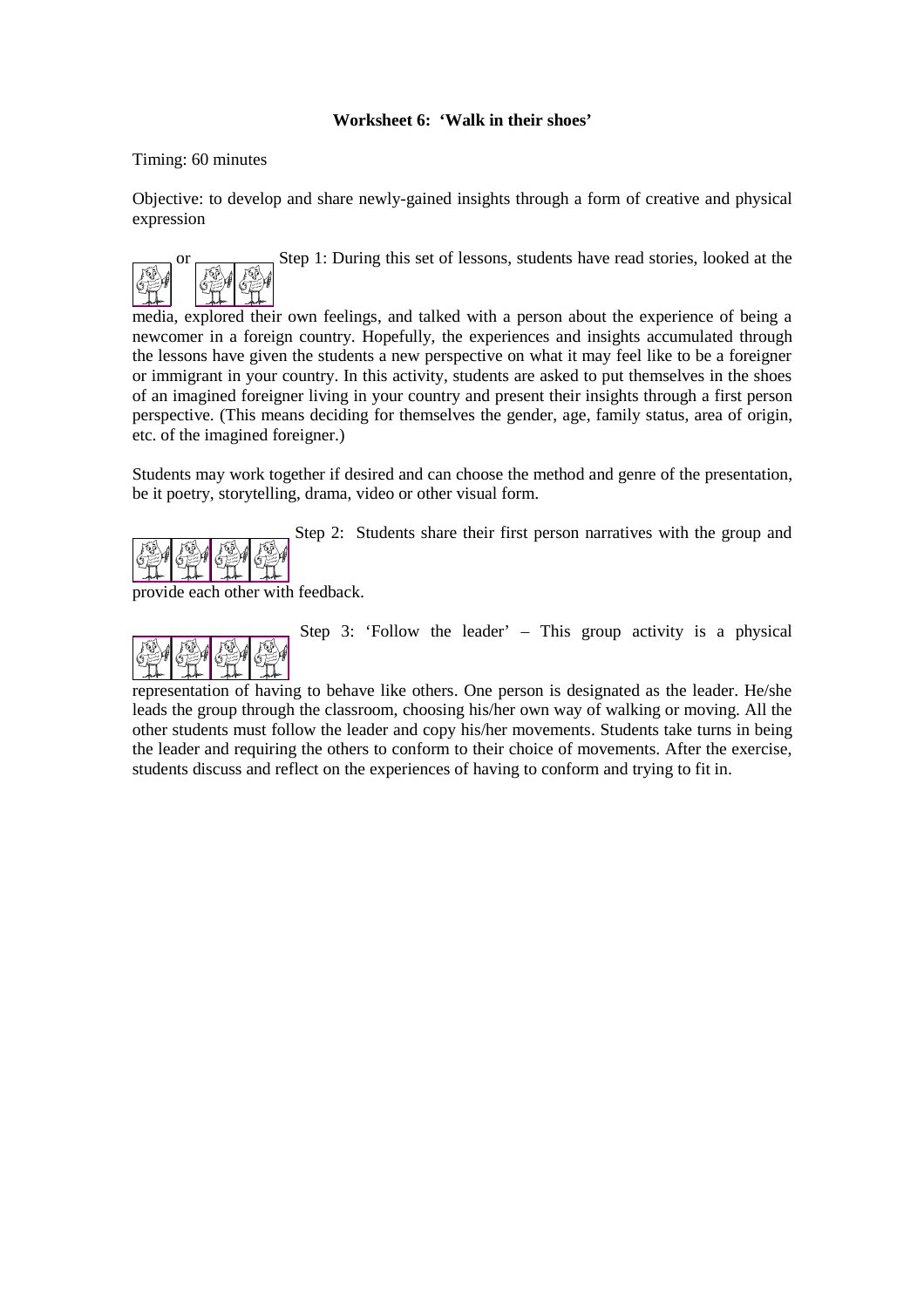# **Worksheet 7: Evaluation**

Timing: 30 minutes

Material required: writing paper or journal

Objective: to conclude the set of lessons, evaluate the outcomes, and apply them to teacher training

Step 1: A final discussion – evaluation session. Students and teacher

reflect together upon the outcomes of the lessons, what has been gained, and what possible steps may follow. The discussion should look at how and/or whether students' attitudes have changed. Have they gained new perspectives? Do they have a better understanding of multicultural issues? Students can use their journals to see and reflect upon how their ideas have changed and developed over time.

The classroom implications of the lessons should also be shared and explored. Have the lessons changed the students' views towards teaching or the teacher's role? Students should discuss how the activities can be used in their own teaching and what steps they can take to increase the pluricultural awareness of their own pupils. In that regard, students can ask themselves the following questions:

- What can I do as an individual?
- What can the school do?
- What can society do?

The lesson can conclude with students sharing their answers in the group and the teacher providing them with positive feedback and recognition of their work.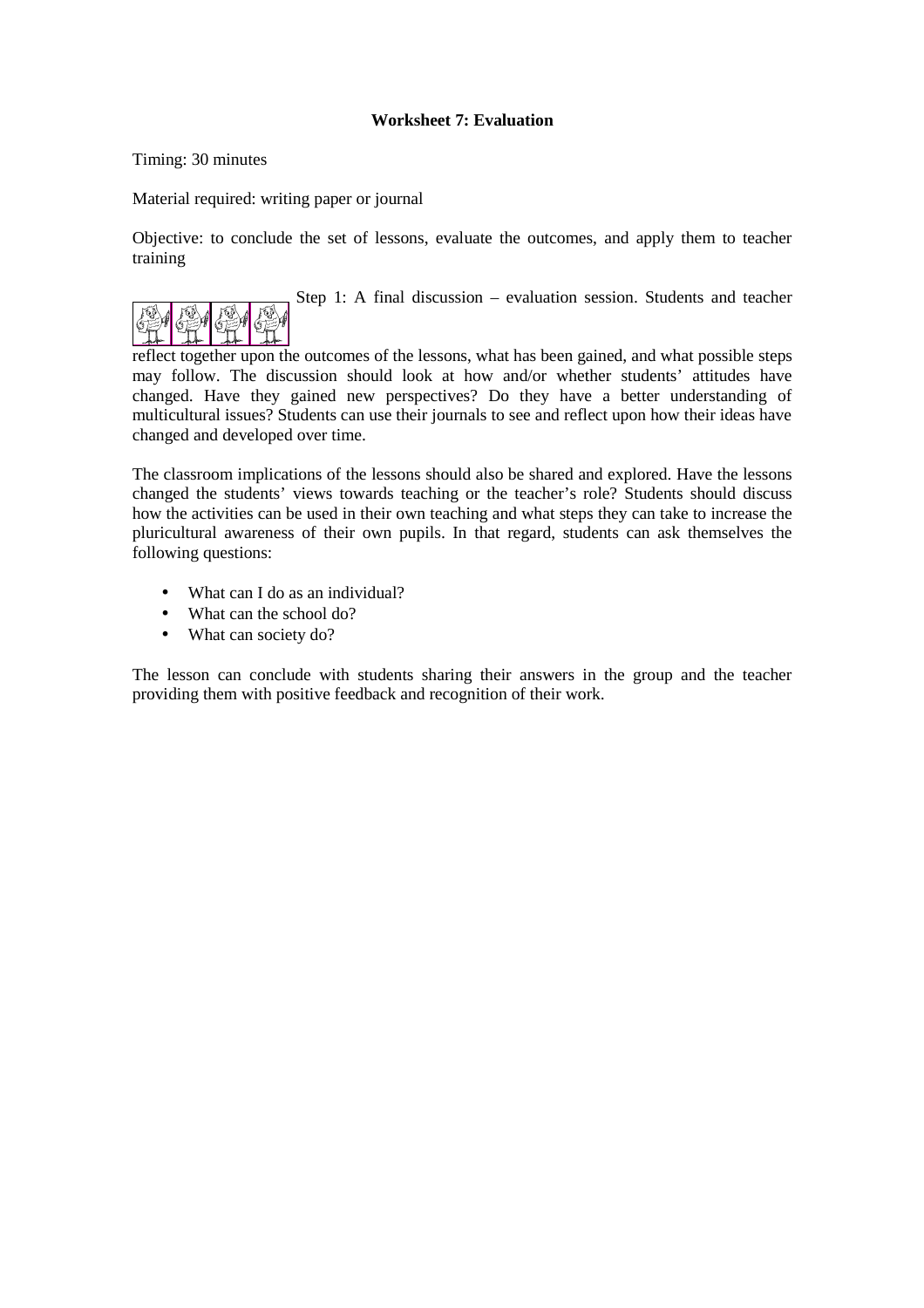### **Assessment**

The assessment methods that are most appropriate to the set of activities are self-assessment and continuous and/or portfolio assessment. The activities call for extensive self-reflection through the journal, discussion questions, and reaction papers. Students are expected to successfully express their thoughts in the group discussions and oral presentations. Finally, they are expected to produce a creative piece of work encapsulating the insights gained through the activities. Assessment criteria should be developed with the students which are in line with the objectives of the particular activity and focus on important aspects of their work. Some examples of assessment criteria could be:

- critical and personal reflection
- depth of thought
- clarity of expression
- creativity, originality

Assessment should also take into account the learning process and personal development of the individuals during the time frame of activities. Student portfolios, along with the written journals, are particularly well-suited for that purpose.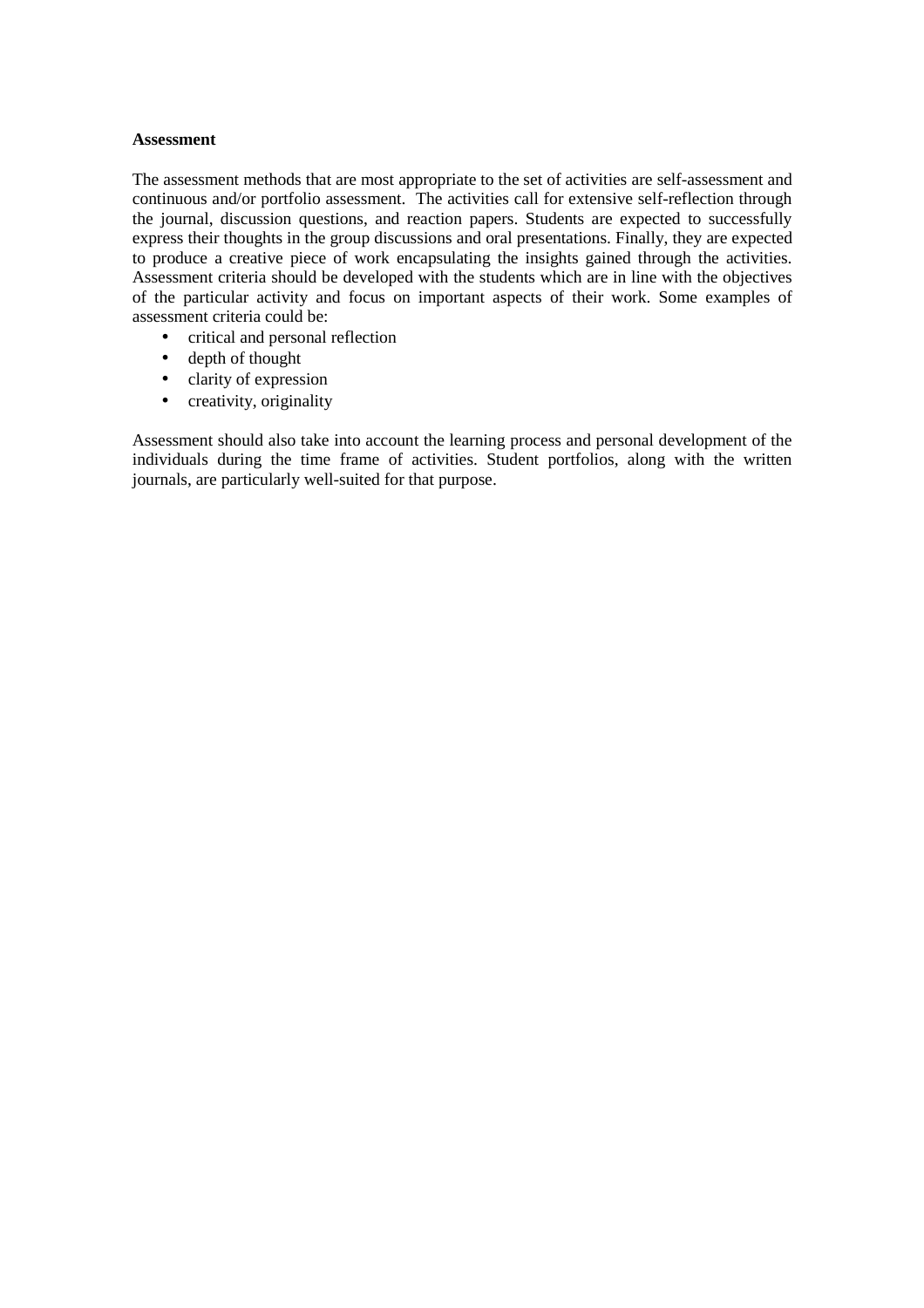## **Notes for teacher educators:**

## **Worksheet 1**

The initial written reflection and discussion serves as a starting point, one to be compared and contrasted with students' final assessment of the insights they have gained through the entire set of lessons, both for the students themselves to reflect upon as well as the teacher. It also maps students' previous experiences, and thus gives the teacher a greater chance to meet them where they are in terms of knowledge and experience.

Keeping a journal is an important element of the lessons because it enables students to 'think on paper' and develop and discover new knowledge. It also helps them to capture the total experience, reflect upon it and develop a new awareness, particularly if they are not happy with what they have begun to see.

A journal can be an integral part of a portfolio kept by the student during the period of lessons for collecting materials and ideas, and facilitating and documenting personal development.

## **Worksheet 2**

Sharing of personal stories of being foreign or different in a situation serves to show how common the experience is. Everyone has been an 'outsider' in some sense of the word. By sharing their experiences, students gain a sense of belonging to a group and learn to empathize with others.

## **Worksheet 3**

The reading of literary texts can provide students with a deeply engaging experience and give them an opportunity to identify with a character in a certain situation, imaginatively being in the character's shoes and trying on his/her thoughts and feelings. Furthermore, the exposure to literature can help students imagine different ways of being in the world, and thus help enlarge their cultural models to include more diversity and different ways of being.

### **Worksheet 4**

After the discussion and sharing of insights into literature (Worksheet 3), students should be more aware of and sensitized to issues having to do with foreigners. They should be more capable of searching the media and popular culture for clues about hidden attitudes and possible prejudice towards people from different ethnic backgrounds. This task gives students the opportunity to see things from a different perspective and notice things which they may not notice on an everyday basis, thus uncovering subtle instances of racism and discrimination.

### **Worksheet 5**

By hearing stories of immigrants' actual experiences, students can connect the attitudes and prejudices seen in the media (Worksheet 4) to real people with real feelings, and they become more personalized and urgent to them. The stories can also raise students' awareness and help them to critical reflect on their own lives and community. The activity also shows the variety of experiences and individual complexities of being a foreigner. The foreigner is not just a part of a group of people, but a unique individual with unique life experiences.

### **Worksheet 6**

Through imaginative empathy, students create a voice of an imaginary person, based on the insights they have gained, and present the created feelings and experiences of that voice to others. When students 'try on other's' points of view' it helps bring the issues closer to home and underlines that what they have experienced are individual human insights, not research findings. What better way to develop a deep and lasting understanding of someone else's life than to step into his/her shoes and try on his/her voice?